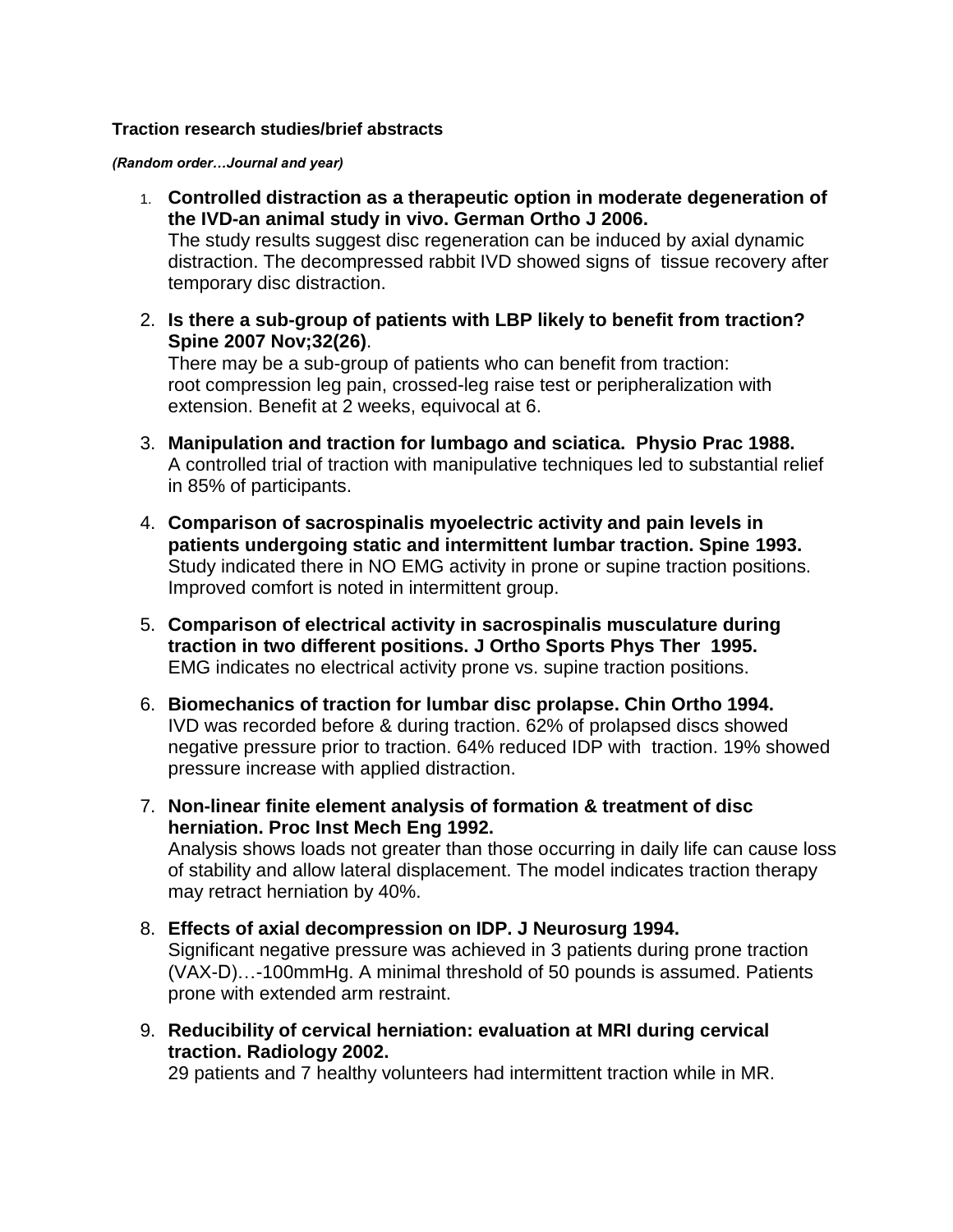Substantial vertebral elongation was seen. Full herniation reduction was seen in 3 and partial reduction in18.

10. **Effects of intermittent traction on vertebral separation. Arch of Phys Med** & **Rehab 1969**.

A rope to harness angle of 18º afforded the greatest separation through L4/L5 with reduction of frictional resistance. Separation is greatest posterior vs. anterior with separation noted through T12.

11.**Intermittent cervical traction for cervical radiculopathy due to large volume herniations. JMPT 2002**.Three weeks of traction as described resulted in complete resolution of symptoms in 4 patients. Over-the-door supervised traction utilized.

### 12.**New concepts in back pain management. AJPM 1998**.

The application of supine lumbar traction with adherence to several specific characteristics including progression to peak force, hip flexion, split-table and altering pull angle helped to enhance outcomes.

- 13.**Vertebral axial decompression for pain associated with herniated and degenerated discs or facet syndrome: an outcome study. Neuro Res 1997.** A retrospective of 770 cases assumed, though uncontrolled as to previous treatments showed a 71% good-to-excellent response through 20 prone traction treatments.
- 14.**Lumbar spine traction: evaluation of effects and recommended application. Manual Ther 2000**.

Traction most likely benefits acute <6 weeks of pain with radicular symptoms and neurological deficit. Apparent lack of "dose" response suggests low dose is probably sufficient to achieve benefit.

15.**Traction for LBP with or without sciatica; a Cochrane systematic review. Spine 2006**.

Intermittent or static traction as a single treatment cannot be recommended. However the literature allows no firm negative conclusion that traction, in a generalized sense is not an effective treatment for LBP.

16.**Comparison of 3 PT modalities for acute pain in lumbar disc herniation measured by clinical evaluation and MRI. JMPT 2008.**

Traction, ultrasound and Laser were all effective in this group with LDH.

17.**Effects of different cervical traction weights on neck pain and mobility. Niger Postgrad 2006.**

This study suggests 10% body weight as the ideal weight with minimal side effects and highest therapeutic effect.

18.**Computed tomographic investigation of the effects of traction on LDH. Spine 1989.** 

CT scans before, during and after traction in 30 patients shows retraction in 78%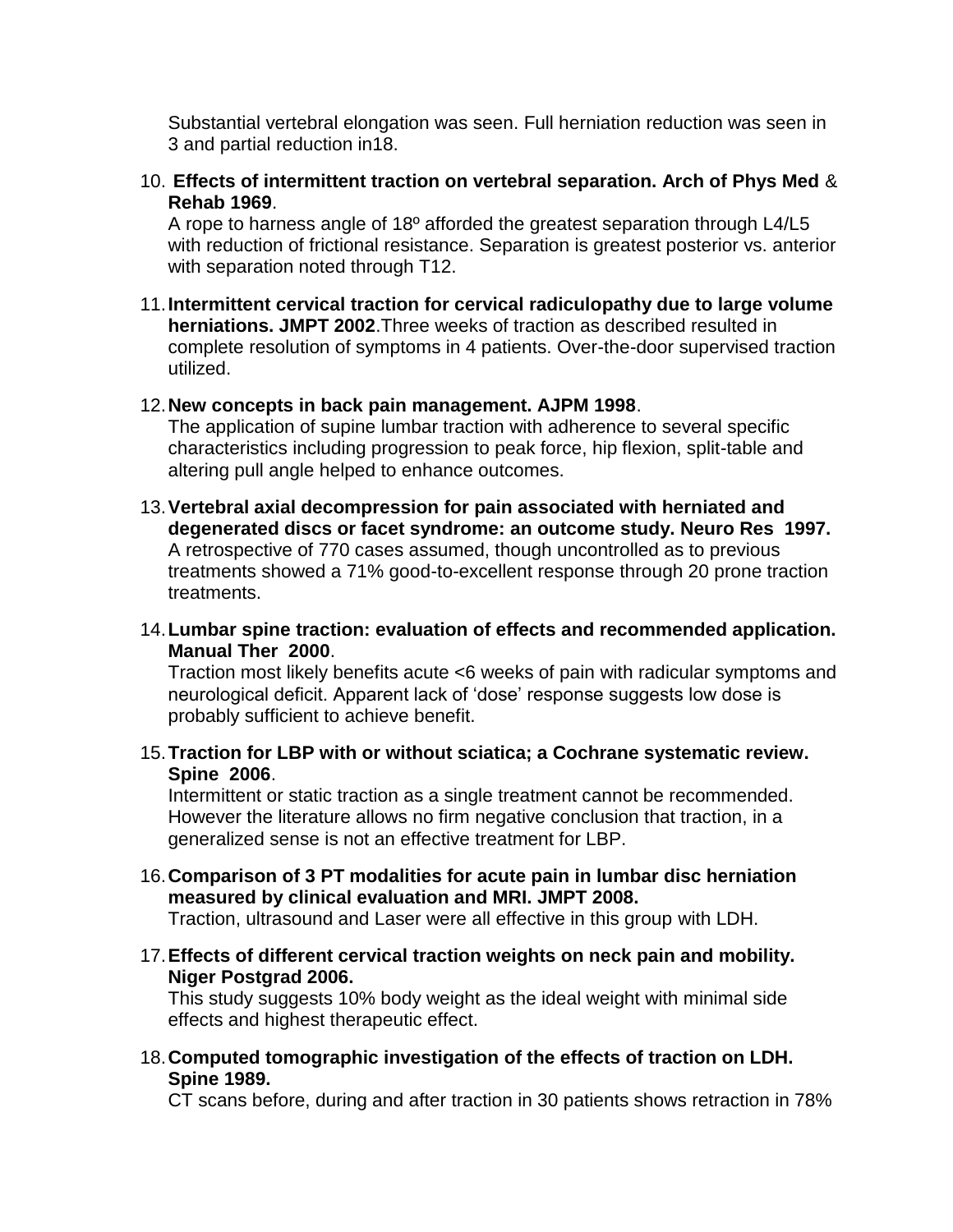medial, 66% posterlateral and 57% lateral herniations. Report of 93% success in pain relief at 6 month follow-up.

## 19.**The natural history of HNP with radiculopathy. Spine 1996.**

Reduction of extraforaminal disc herniation using a multi-modal approach including traction therapy.

20.**The non-operative treatment of HNP with radiculopathy: an outcome study. Spine 1989**.

Through an aggressive multi-modal approach patients with recalcitrant pain and disc prolapse showed an 85% success rate. Traction was used when it reduced leg symptoms.

21.**Current use of lumbar traction in the management of LBP (UK). Arch of Phys Med Rehab 2005**.

41% use traction for sub-acute, nerve root signs. 87% use it in a multi-modal approach.

- 22.**Effects of hydrostatic pressure on matrix synthesis & matrix metalloproteinase production in human lumbar IVD. Spine 1997.** The results suggest that hydrostatic pressures influence IVD cell metabolism. Abnormal hydrostatic pressure may accelerate disc degeneration.
- 23.**The influence of different unloading positions upon stature recovery and paraspinal muscle activity. Clin Biomech 2005.** Elevated EMG activity in paraspinals is found in the chronic LBP population. Gravity inversion position results in the lowest EMG activity and recovery of stature.
- 24.**Effect of 10%-30% & 60% body weight traction on SLR test of symptomatic patients with LBP. J Ortho Sports Phys Ther 2000.** Positive SLR below 45º improved post traction treatment in both 30% & 60% body weight. Low force many have equal benefits.
- 25.**Effect of continuous lumbar traction on the size of herniated disc material in lumbar herniation. Rheumatol Int 2005.** Size of herniated disc material from CT images decreased significantly as did symptoms. Lumbar traction is both effective in improving symptoms and clinical findings as well as the size of herniation.
- 26.**CT evaluation of lumbar spinal structures during traction. PhysioTher 2005.** During traction there was a reduction of LDH, increased spinal canal space, widening of the neural foramen & decreased thickness of psoas.
- 27.**Efficacy of home cervical traction therapy. Am J Phy Med Rehab 1999.** 3-5 minutes of daily cervical traction provided symptom relief in 81%.
- 28.**Blood pressure & pulse rate changes associated with cervical traction. Niger J Med. 2006.**It is advised that cardiovascular risk factor patients (elderly &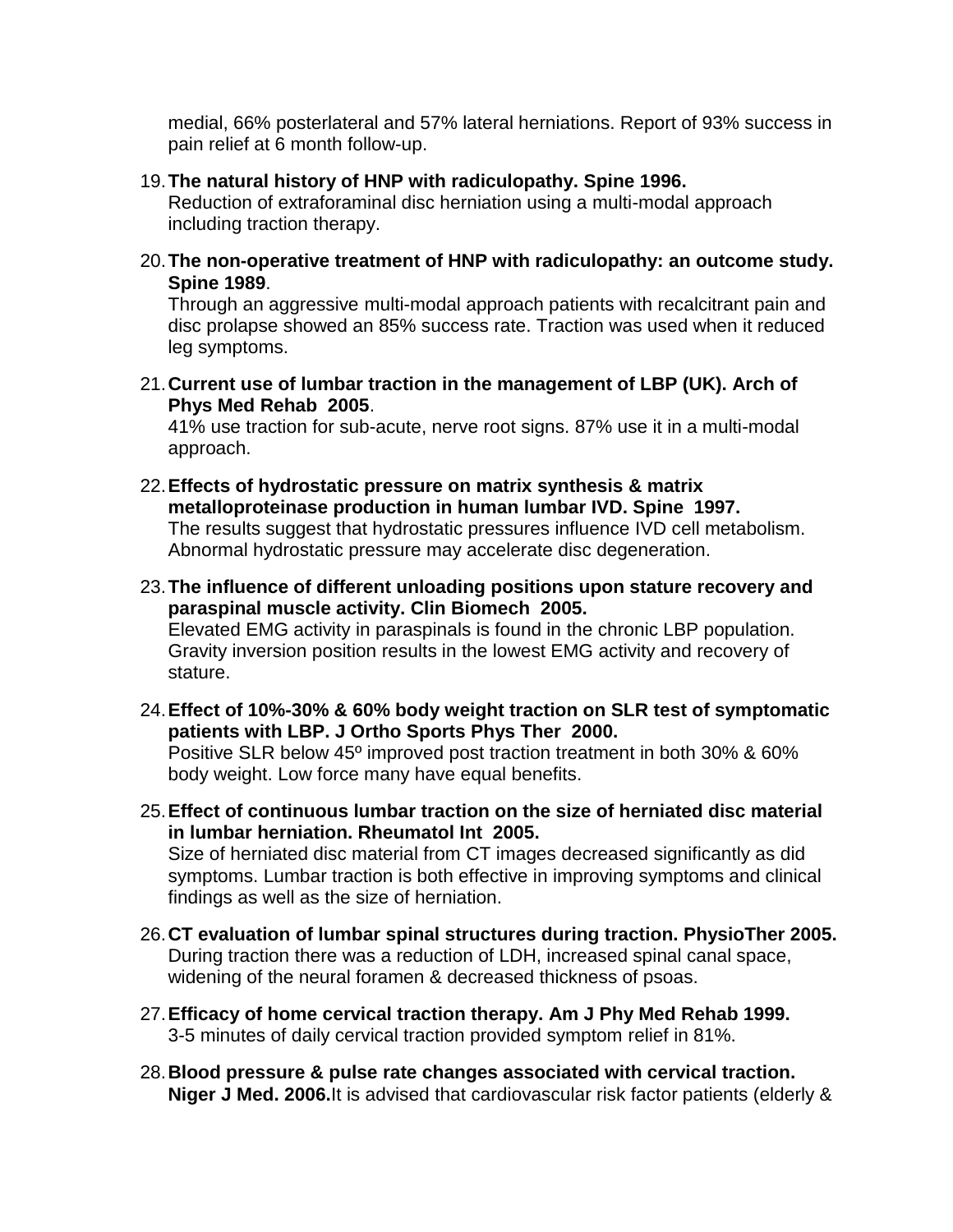unstable systems) should be comprehensively assessed prior to the therapy. Cervical traction can create cardiovascular alterations.

- 29.**Evaluation of the effects of pulling angle and force on intermittent cervical traction. J Formos Med Assoc. 1991.** Examination of pull angle reveals neutral (less angulation) creates more separation at levels C4/5. +30º pull angle separates C6/7 in comparison. In terms of force: above 30 pounds increased discomfort.
- 30.**Cervical spine disorders. A comparison of 3 types. Spine. 1985.** Static, intermittent & manual traction methods were assessed. Intermittent traction performed significantly better than the other methods.
- 31.**Research on the effectiveness of intermittent cervical traction using shortlatency somatosensory evoked potentials. J Ortho Sci 2002.** Traction may improve conduction disturbance primarily by increasing the blood flow from the nerve roots to the spinal parenchyma.
- 32.**Predictors of short term outcome with patients with cervical radiculopathy. Phys Ther 2006.**

A multi-modal approach, including cervical traction therapy showed significant short-term outcomes.

- 33.**Cervical traction and thoracic manipulation for the management of mild cervical myelopathy from a herniated cervical disc. J Orth 2006.** Cervical traction and thoracic manipulation seem useful for the reduction of pain scores and levels of disability in this condition.
- 34.**Effects of intermittent cervical traction on muscle pain. EMG and flowmetric studies on cervical paraspinals. Nippon Med J 1994.** Cervical intermittent traction was shown to be effective in relieving pain, increasing frequency of myoelectric signals and improving blood flow in effected muscles.
- 35.**Stress in lumbar IVD during distraction: a cadavaric study. Spine 2007.** Distraction appears to predictably reduce nucleus pressure. The effect of distraction on distribution of compressive stress may be dependant in part on the health (degeneration) of the disc.
- 36.**Analysis model simulating the correlation of cervical traction force with the pressure in the cervical nucleus pulposus. Di Xue Bao 2002.** The exponential model best describes the trend in changes of the pressure reduction in the cervical nucleus in association with varied cervical traction forces.
- 37.**Distraction of lumbar vertebra in gravitational traction. Spine 1998**. Gravitational traction had a very apparent effect on intervertebral space and in distraction of the lumbar vertebra.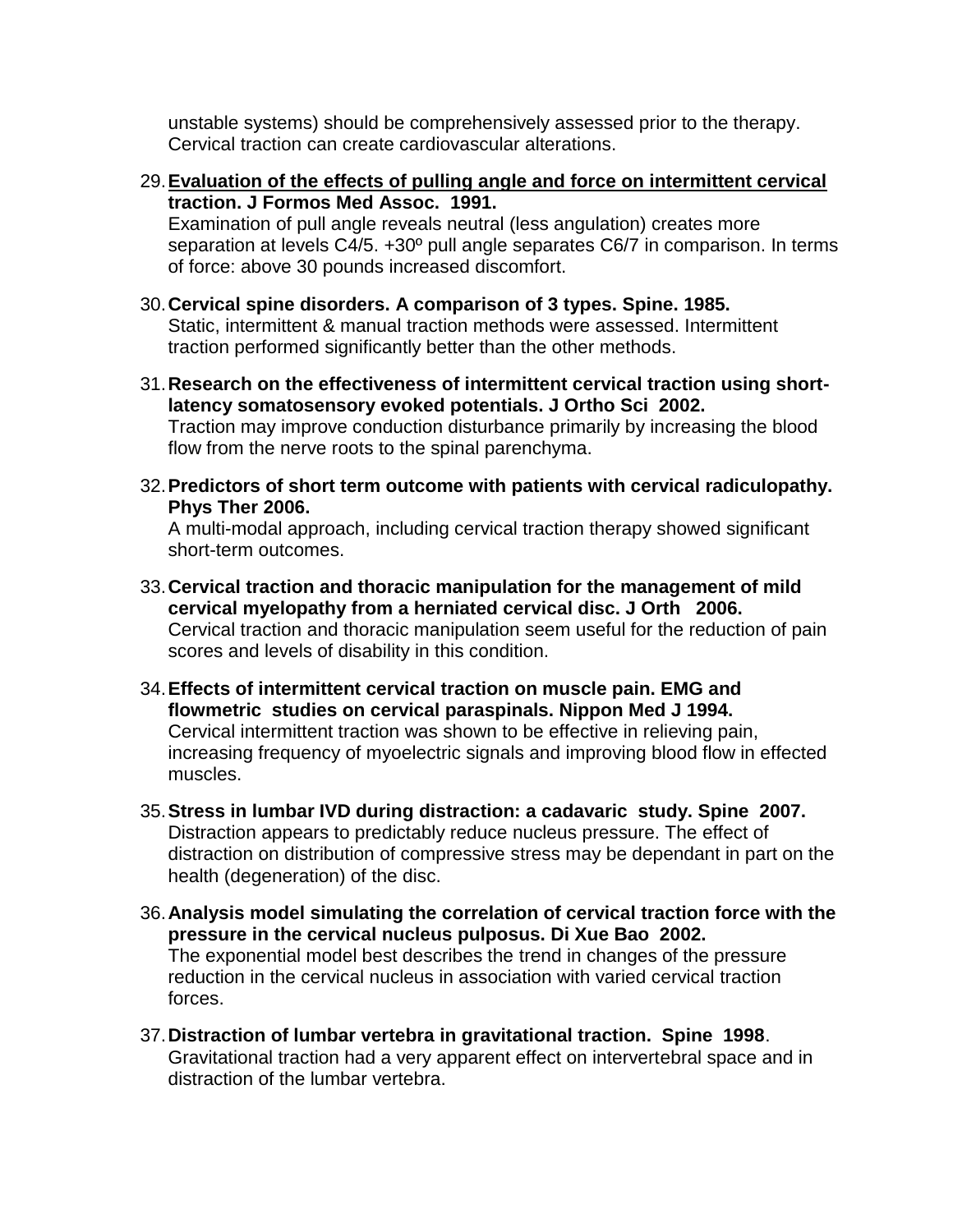38.**Intermittent cervical traction: a progenitor of lumbar radicular pain. Arch Phys Med Rehab 1992.**

Moderate to severe degenerative changes in the cervical spine can create a cord tethering effect generating leg symptoms from cervical distraction.

39.**Outcomes after prone lumbar traction protocol with activity limiting LBP: A prospective case series study. Arch Phys Med Rehab 2008.**

Traction applied in the prone position over an 8 week course of treatment was associated with improvements in pain intensity and disability scores in patients with ongoing LBP… Though a causal relationship between outcome and intervention cannot be made without further research.

40.**Stress in lumbar IVD during distraction: a cadaveric study. Spine (11)1 2007.**

Distraction appears to predictably reduce nucleus pulposis pressure. That reduction is ultimately dependant on the health of the disc. The addition of flexion or extension don"t have additional effects on IDP. This may add doubt to the need for the Flexion in flexion/Distraction.

41.**Trunk muscle respone to various protocols of lumbar traction. Cholewicki JE et al. Manual Therapy 1(5) 2008.**

The authors used EMG to assess trunk muscle activity during various protocols of lumbar traction. There was minimal activity noted though greated sacrospinalis activity with thoracic bracing. A loss of trunk flexability noted post-treatment suggests increased intradiscal pressure from fluid in-flow which may be enhanced via intermittant protocols. The authors note LBP patients may gain relief during traction via adverse muscle co-activation patterns being reduced.

- 42.**Cyclical tensile stress exerts a protective effect on the IVD. Am J Phys Med Rehab (87) 2008 537-455.** This in vitro study shows controlled, low level tensile stress (elongation) creates a potent anti-inflammatory, anti-catabolic effect on disc metabolism and may suggest a mechanism for relief of pain from traction/motion therapy. Motion may create an improved expression of catabolic agents
- 43.**Intertester reliability and validity of motion assesment of lumbar spine/accessory motion testing. Phys ther 88;1. 2008** Another study showing the lack of any agreement from motion palpation tests. Further validation of the arbitrary nature of these tests but adding validity to the necessity of functional/provocative examination such as directional preference, form closure and force closure etc.
- 44. **Segmental lumbar mobility in individuals with LBP: in vivo dynamic MRI. BMC Musculo Disord 2007 Jan;29(8).** Persons with non-specific LBP have a tendency to have hypermobility of a lumbar segment vs. asymptomatic subjects. This, along with McGill"s shear instability testing adds further validity to form/force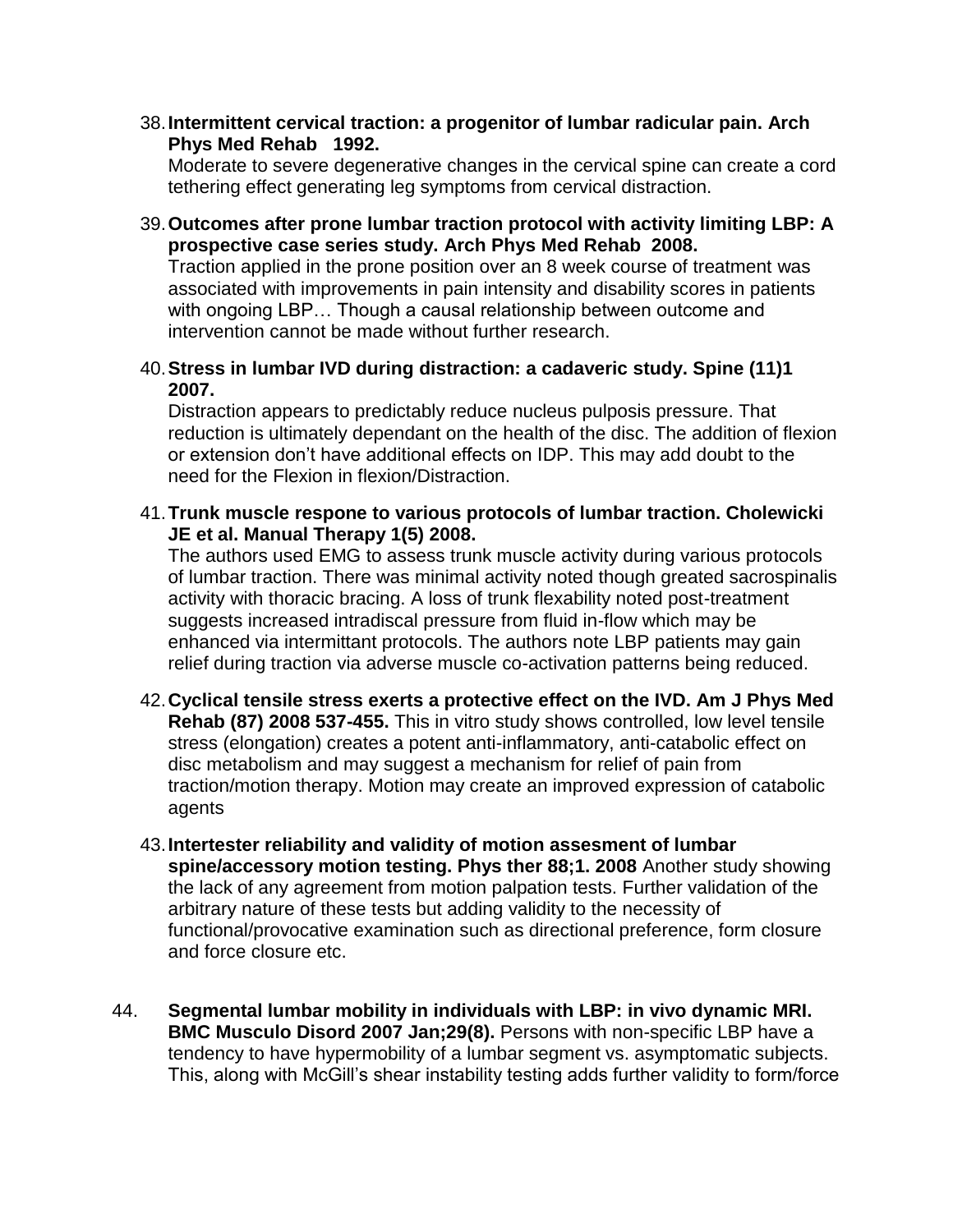closure concepts and the importance of motion disorders concomitant with disc lesions.

- 45. **Changes in spinal height following sustained lumbar flexion & extension postures; a measure of IVD hydration. JMPT 2009 Jun;32.** Height recovery, which is directly related to disc hydration, is enhanced by both flexion & extension rest postures. Vicoelastic creep probable from water content changes in the nucleus are responsible.
- 46. **Reliability of Chiropractic methods commonly used to detect manipulable lesion in patients with cLBP. JMPT 2000 May;23.** The most widespread tests we use to discover the "subluxation" come under fire once again. This study and many others draw us closer to the global, functional form/force closure and shear instability tests as far more valid than palpation, LLI or static film interpretation.
- 47. **Intertester reliability and validity of motion assessments during lumbar motion testing. PT 2008 Jan;88.** P-A testing of lumbar motion segments failed to agree with dynamic MRI findings further casting doubt that the painful segment is "fixed" or hypo-mobile.
- 48. **Quantitative changes in the cervical neural foramen resulting from axial traction: in vivo imaging. Spine 2008 Jul;8.** During axial traction there is a significant increase in foramina size after ~12 pounds of applied traction. There was no signigicant size difference between 20-30 pounds of traction. This is another potential indicator for "less is more" or "more isn"t necessarily better" especially in terms of traction force.
- 49. **The influence of cervical traction, compression and Spurling test on cervical IV foramen size. Spine 2009 Jul;15.** A further study demonstrating the effect distraction and compression have on the foramen. Distraction at ~24 pounds of tension increased the foramen size in the mid-cervicals 120%.
- 50. **McKenzie classification of mechanical spinal pain: profile of syndromes and directional preference. Man Ther 2008.** An in-depth review reveals 140/187 cases were "disc derangement" (reducible) with 11/187 irreducible. 98/140 were found to have an extension DP with 34/140 lateral or glides and 8/140 flexion. That translates to ~70-75% of cases demonstrating a reducible disc with an extension DP.
- 51. **Unloaded movement facilitation exercise compared to no exercise or alternative** therapy for NscLBP. JMPT 2007 May;30. A systematic review reveals that LB strengthening exercise outcomes are comparable or less effective than McKenzie type facilitation motion and Yoga.
- 52. **Motor control patterns during an Active straight leg raise in cPelvic pain. Spine 2009**

The motor control pattern identified by the ALR has the potential to be a primary mechanism driving ongoing pelvic pain and disability.

53. **The twin spine study: contributions to a changing view of disc degeneration. Spine 2009** Sets of twins separated at birth and raised in variant cultures suggest disc degeneration is determined in great part by genetic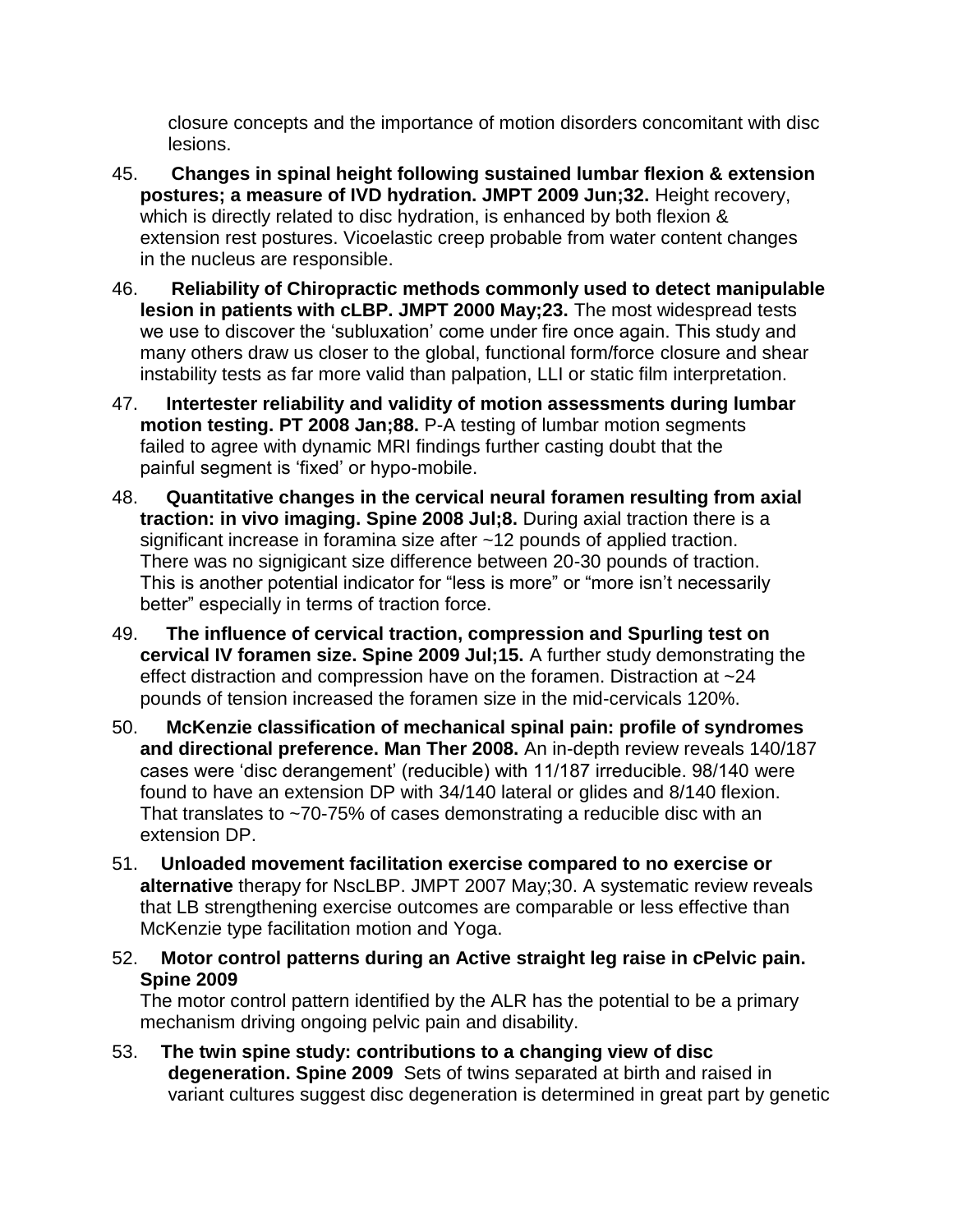influences and in small part by environmental factors including vibration and loading.

54. **Treating acute low back pain with heat wrap therapy and/or exercise. Spine 2005 Jul;5.** When a directional preference was possible and heat used in conjunction a better than 80% improvement in pain relief was noted vs. the heat or exercise alone.

**Slump stretching in the management of non-radicular LBP. Man Ther 2006.**  Cleland et al demonstrated that a certain class of patient; non-radicular LBP whose symptoms were tolerant to the seated slump stretch. At discharge patients given the slump had better centralization and symptom improvement.

- 55. **A clinical prediction rule for classifying patients with LBP who demonstrate short-term improvement with mechanical traction. Eur Spine 2009 Apr;18**. 4 clinical variables were identified improving the odds of improvement with traction from 20% to 70%. They were: non-involvement with manual labor, low FABQ, over 30 and no neurologic deficits. Only 3 sessions demonstrated good short-term relief at ~35% bdywgt traction force.
- 56. **Omega-3 fatty acids as an anti-inflammatory: an alterative to NSAIDs. Surg Neur 2006 Jun; 65.** Similar pain relief & few side-effects compared with ibuprofen. 3000-6000mg of fish oil daily over a course of several weeks seems to effectively reduce osteoarthritis pain.
- 57. **The accuracy of MRI in the detection of lumbar disc containment. J Ortho Surg 2008 Oct;2**. Disc containment status can be a valuable tool in assessment of normal vs. abnormal presentations. MRI may be inaccurate in assessing containment status up to 30% of the time.
- 58. **Long-term outcomes of surgical vs. non-surgical mangt. Of sciatica secondary to HNP: 10 year Maine Lumbar spine study**. **Spine 2005 Apr;15.** This 10 year follow-up of surgical vs. non-surgical cases found 25% of surgical patients had under gone a second surgery and 25% of non-surgical had as well. Overall 69% of initial surgical patients reported improvement vs. 61% of nonsurgical cases. (This further demonstrates that LBP is typically a life-long, ongoing problem with little dramatic or consistent avenues for permanent relief).
- 59. **Comparison of air-activated heat wraps to IB & Acetaminophen. Spine May 15(10)**

Comparison of OTC NSAIDS to air-activated heat wraps in 371 adults with moderate to severe LBP. All measures distinctly favored theheat-wraps.

60. **Height changes in cLBP during intense physical exercise. Scand J Med Sci 1997** The

gain in height (7.2mm on average) had a significant statistical correlation to pain reduction and improved ROM in exercise subjects compared to controls. There was no change in MRI findings.

61. **Analysis of the influence of disc degeneration on the mechanical behavior of the lumbar motion segment. J Biomech 2005 Sep 28** 

A mildly degenerated disc increases intergegmental rotation. With increasing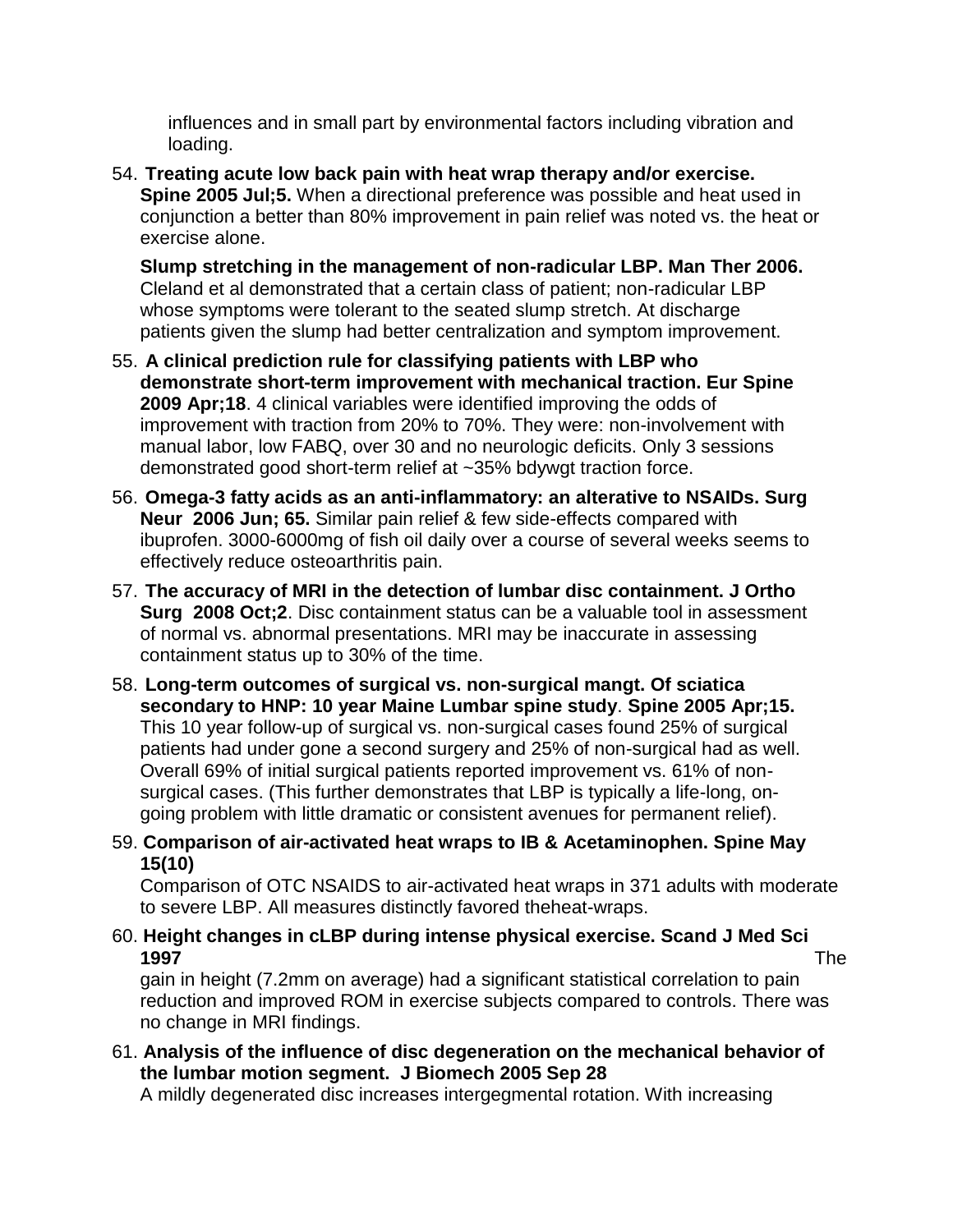degeneration rotation is decreased. As IDP decreases facet joint forces increase as do annular stresses.

62. **Interexaminer reliability of hip extension test for motor control impairment of the lumbar spine. JMPT 2006 Jun;29(5)** 

The hip extension test appears to have good reliability in detecting deviation of the lumbar spine from the mid-line. Its validity remains to be determined.

63. **Conventional PT with lumbar traction; clinical evaluation and MRI for lumbar disc herniation. Bratisl Lek Listy 2010; 111(10)** 

This study showed that conventional PT with traction for the lumbar spine is effective for LDH. As many other studies determine improvement is not correlated with MRI findings.

64. **The value of intermittant cervical traction in recent cervical radiculopathy. Ann Phys Rehab Med. 2009 Nov;52(9)** 

Manual and mechanical cervical traction appear to be major contributors in rehab of CR particularly in the framework of a multi-modal clinical approach.

- 65. **A study of diffusion in lumbar discs. MRI documenting influence of the endplate on diffusion in normal & degenerated disc. Spine 2004 Dec 1;29(23)**  Diffusion is the only only source of nutrition to the disc. Endplate cartilage damage increases with age and produces considerable changes in diffusion. Aging and degeneration have been shown to be 2 separate processes by documenting clear-cut differences in diffusion.
- 66. **Radiographic disc height increase after a trial of multimodal spine rehabilitation & vibration traction: a retrospective case series, J Chiro Med Dec;7(4)**

Though which of the multiple interventions was causative their were statistically significant improvements in both outcome and radiographic, post treatment disc height.

67. **Flexibility of lumbar spinal segments correlated to types of tears in the annulus fibrosus. J Neurosurg 2000 Jan;92(1 suppl)** 

Tears in the annulus increase the amount of motion from a torque applied to the motion segment. Radial and transverse tears have a greater effect on motion from axial rotation than torque from other motions.

- 68. **Is increased segmental motion early after lumbar discectomy related to poor clinical outcomes 5 years later? Int Orth 2005 Aug; 29(4)**  This study suggest that increased inducible vertebral displacement in the early post operative phase after discectomy is associated with poor outcomes.
- 69. **Systematic literature review of spinal decompression via motorized traction for cLBP. Pain Pract 2006 sep;6(3)**

The data suggest the efficacy of traction (decompression) still remains unproved. More rigorus studies with better controls and randomization are needed.